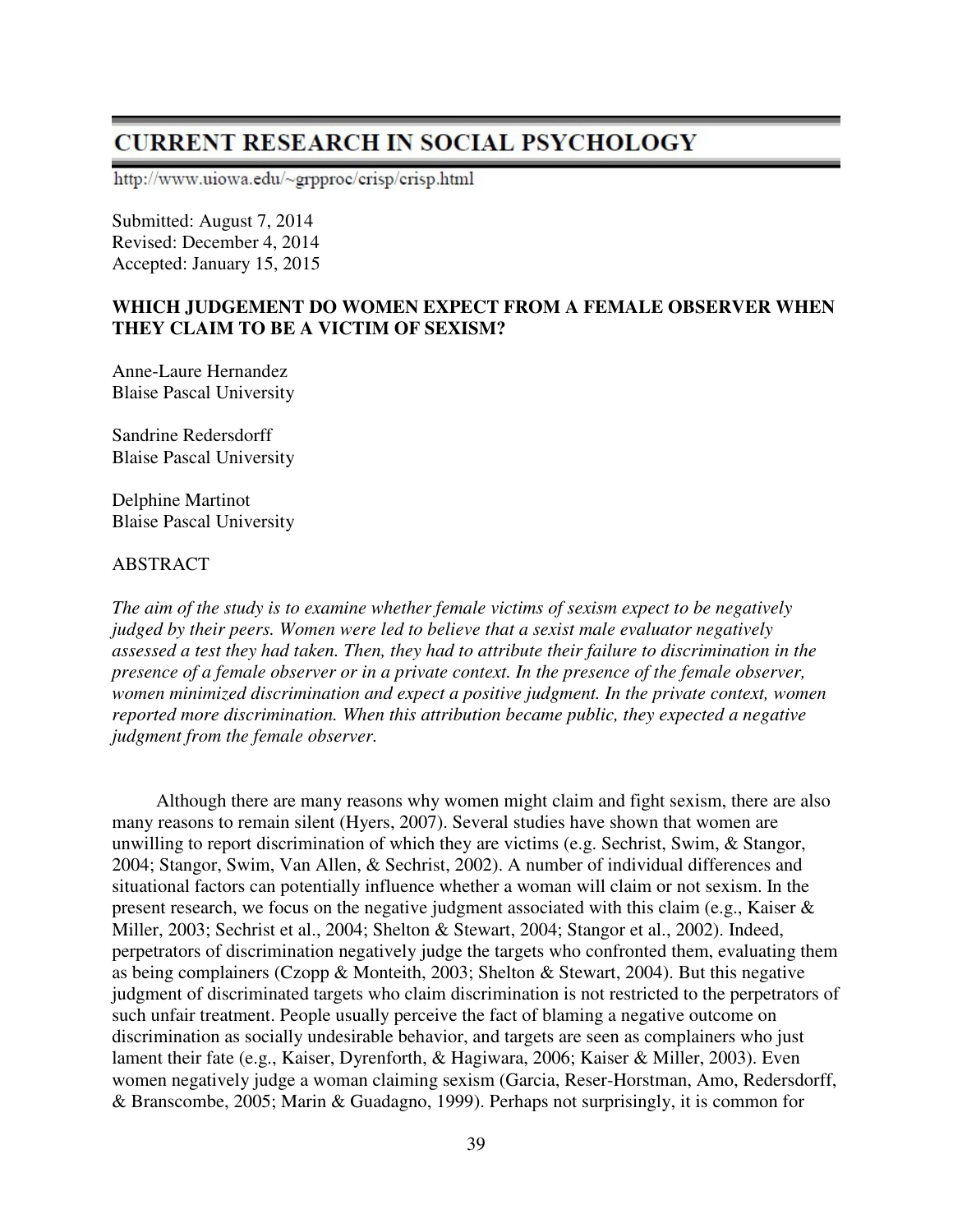women to remain silent to sexism (e.g., Sechrist et al., 2004; Swim & Hyers, 1999). However, it is important to study if women claiming sexism are really aware that they risk to be negatively judged by another woman. Thus, the main aim of the present research is to experimentally examine if female victims of sexism expect a negative judgment by a female observer when they claim discrimination.

Research has shown that female targets of a sexist act are aware of this discrimination privately, but they minimize it in front of others by attributing their negative outcome more to internal dispositions than to discrimination. This causes a discrepancy between their private and publicly expressed opinions (Lott, Asquith, & Doyon, 2001; Sechrist et al., 2004; Shelton & Stewart, 2004; Stangor et al., 2002; Swim & Hyers, 1999). This discrepancy between wanting to say something and not saying something can be described as self-silencing (Swim, Eyssell, Quilivan Murdoch, & Ferguson, 2010). Although self-silencing may appear to be a choice, it is done within a public context that can impose negative judgments towards discrimination claimers. They are considered as individuals who avoid personal responsibility for their negative outcomes. Claiming discrimination or attributing personal negative events to discrimination publicly is perceived as an "easy way out" (e.g., Garcia et al., 2005; Kaiser & Miller, 2003). Are female victims of sexism aware of these negative judgments? Shelton and Stewart (2004) have shown that discriminated women do not claim discrimination because they expect to be negatively judged. However, their results were obtained among female victims in front of the male perpetrator of the discrimination. Female victims of sexism are likely to react in a different way in front of a female observer of their negative outcome. Indeed, some studies have shown that women can support a female victim of sexism who denounces the sexist act. They are more empathic and sympathetic than men towards a discriminated woman (Gutek, Cohen, & Tsui, 1996; Ryan, Haslam, & Postmes, 2007). For instance, compared to men, they recognize discrimination against a woman more easily (Elkins, Phillips, & Konopaske, 2002; Elkins, Phillips, Konopaske, & Townsend, 2001). When they imagined being a bystander of a sexist act carried out by a man, they felt anger towards the perpetrator and would have liked to confront him (Ayres, Friedman, & Leaper, 2009; Chaudoir & Quinn, 2010). They may also be more able to report discrimination than the victim herself (Sechrist et al., 2004). However, if this set of findings suggests that women can support a female victim of sexism claiming discrimination, other findings have shown that they risk judging her negatively (Garcia et al., 2005). Therefore, which judgment do female victims of sexism expect by another woman when they claim discrimination?

In line with previous research showing that they are aware of this discrimination in a private context (Sechrist et al., 2004; Stangor et al., 2002), female targets of a sexist evaluation should make more attribution to discrimination privately than publicly. Thus, female victims of sexism should attribute their negative outcome to discrimination in a context perceived as private in a first time. Then, it becomes possible to examine which judgment they expect to obtain by a female observer in making public their attribution in a second time. If victims are aware that women judge a woman claiming discrimination as a person who complains (Garcia et al., 2005), the more they make private attribution to discrimination in private, the more they should expect to be negatively judged by a female observer when their attribution becomes public.

H1: Attribution to discrimination should mediate the effect of the context of explanation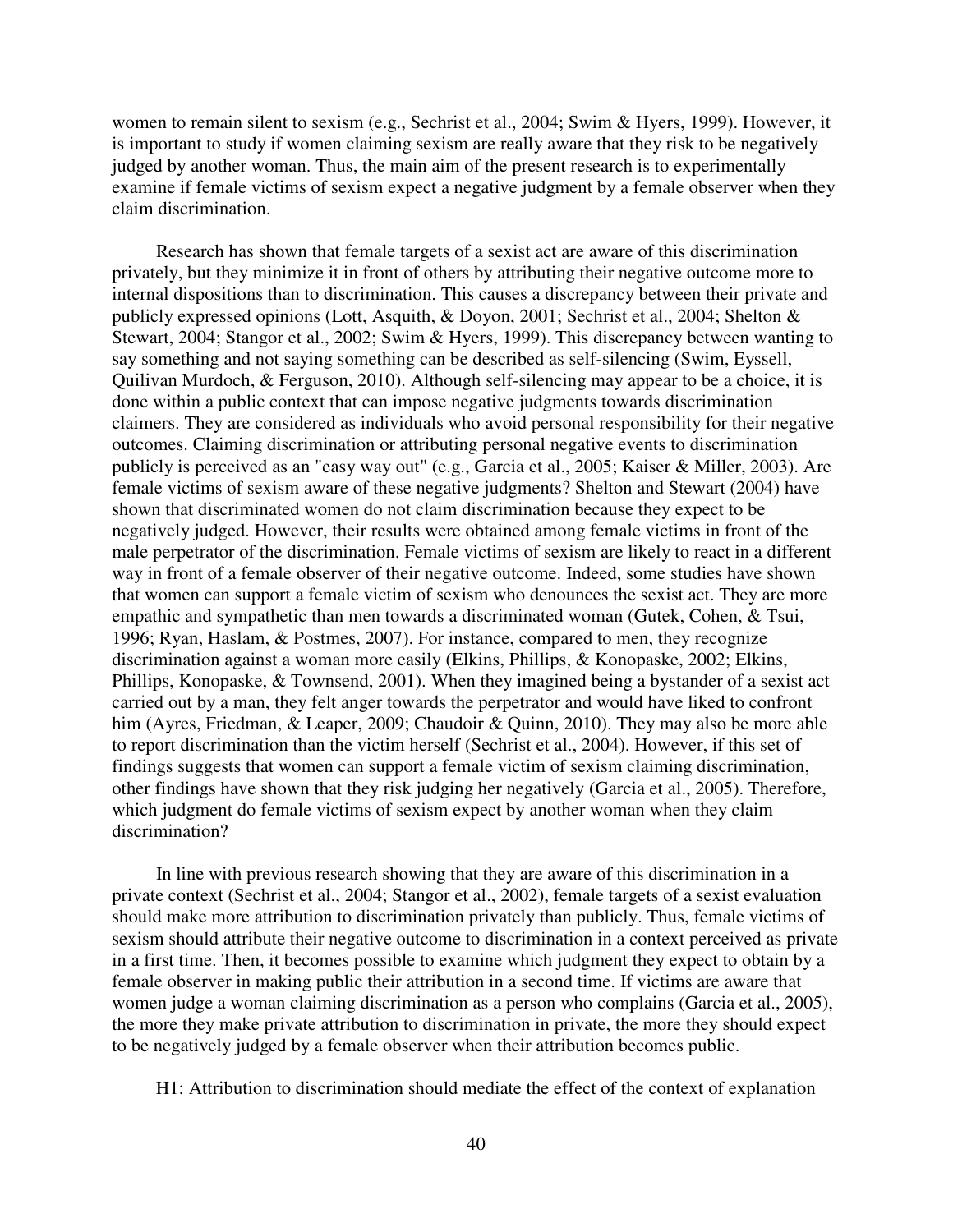(private vs. public) on the expectation of being negatively judged.

However, if female targets of discrimination begin to explain their negative outcome in a public context, the hypothesis will be different. Because female targets of sexism minimize it in public by attributing their negative outcome more to internal dispositions than to discrimination (Sechrist et al., 2004; Stangor et al., 2002), female victims of sexism in the present study should explain their negative outcome by internal dispositions in a public context. Therefore, they should expect that a female observer judge them positively, as individuals who do not refuse to be held accountable for their outcomes and take their personal responsibility (Garcia et al., 2005).

H2: Attribution to internal dispositions should mediate the effect of the context of explanation on the expectation of being positively judged.

#### **METHOD**

Female undergraduates in psychology  $(N = 46)$  participated in the study for course credit. They were randomly assigned to one of two experimental conditions: context of explanation: private vs. public.

#### Procedure and Measures

Each participant worked in pairs with a female confederate who played the part of an undergraduate in psychology. A female experimenter conducted all the sessions. The protagonists were told that the goal of the study was to examine predictors of future success and interpersonal relationships at work. They were informed that they would each take a different test, each one supposed to predict future success (procedure derived from Sechrist and colleagues' study, 2004). A rigged drawing was systematically used to assign the confederate to one of the tests and the real participant to the other test. Once the tests were completed, they were informed that in order to examine interpersonal relationships after a performance outcome, a "target" and an "observer" role would be attributed to them by drawing lots which systematically designated the participant as the target and the confederate as the observer. Then, the experimenter explained to both protagonists that she was going to e-mail the target's answer sheet (i.e., the participant's answers) to a male evaluator at a local analysis firm in order to quickly get her score. After allegedly sending the e-mail, the experimenter confided to both protagonists that this evaluator consistently discriminated against women, and she left the room. Upon returning, she presented a printed e-mail showing the target's (the participant's) test score. The participant got a failing score of 4 out of 10 in both experimental conditions. Then, the two protagonists were given a questionnaire. Before filling in the questionnaire, the participant in the "public" condition was informed that she had to give her completed questionnaire to the observer. In the "private" condition, the participant thought that she would fill in her questionnaire privately and was informed *only* after answering it that she had to give it to the observer. The questionnaire consisted of attribution measures to explain her negative outcome. The participant had to attribute her failure to (1) internal dispositions ("quality of my answers", "my efforts";  $r = .37$ ,  $p < .01$ ) and (2) discrimination ("discrimination" and "prejudice on the part of the evaluator"; *r* = .76, *p* < .001), using Likert scales ranging from 1 (*not at all*) to 7 (*very*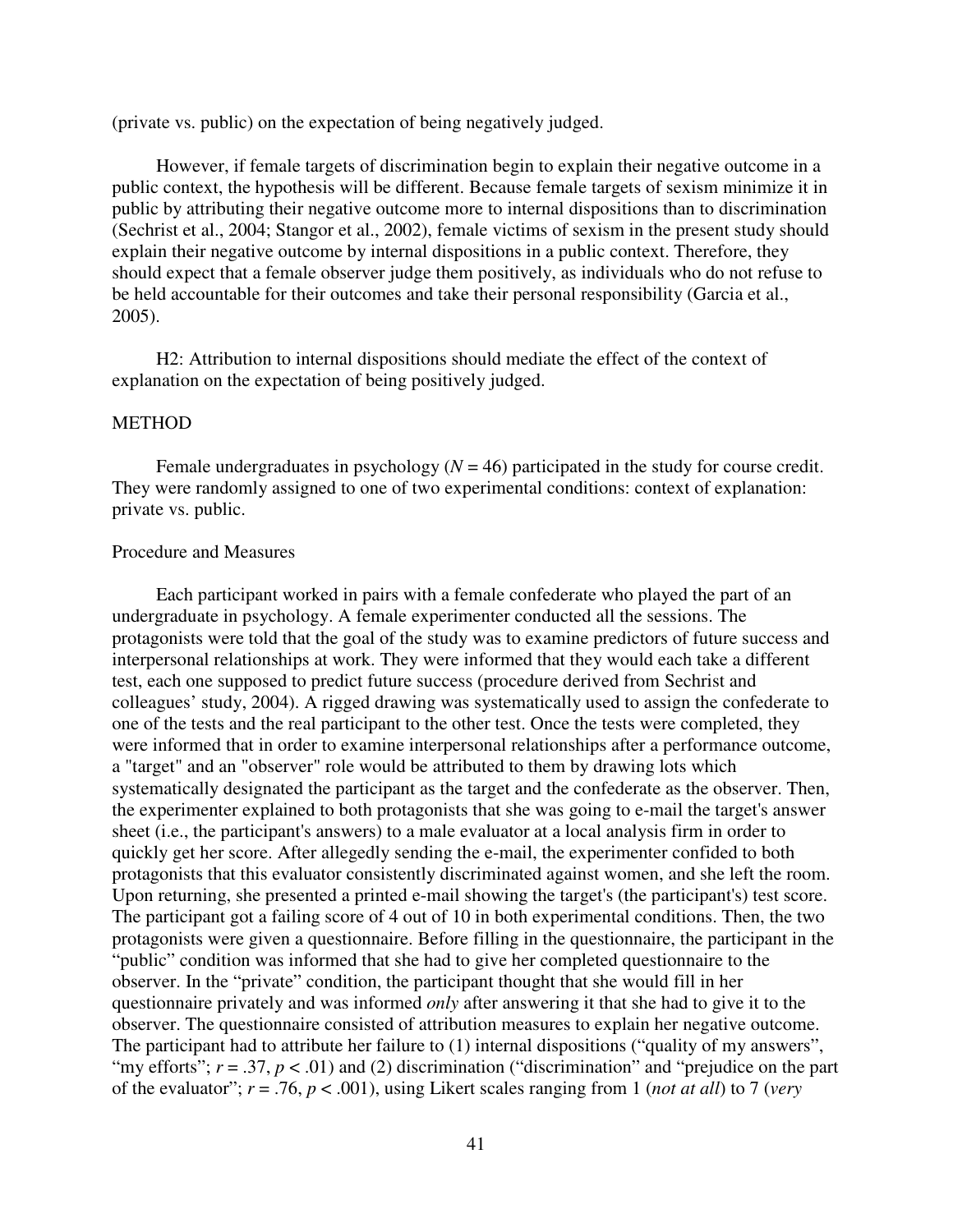#### *much*).

Then, the participant was given another questionnaire and was explicitly told that the observer would not see her answers to this questionnaire. The participant had to rate the extent to which she expected that the observer would perceive her (1) negatively as a complainer on 5 items (e.g., complainer, defeatist*,* alpha = .75), and (2) positively as a person taking her responsibility on 4 items (e.g., assume her responsibilities, has self-control, alpha = .63) using Likert scales ranging from 1 (*not at all*) to 7 (*very much*). Finally, the experimenter did a suspicion check by asking some indirect questions, after which the participant was debriefed.

#### RESULTS

Mediation analysis. A first mediation analysis (Baron & Kenny, 1986) was used to examine whether attribution to discrimination mediated the effect of the context of explanation (which was coded -1 for private and +1 for public) on the expectation of being negatively judged (as more of a complainer). This analysis showed that significant relationships existed between (a) context of explanation and attribution to discrimination ( $\beta$  = -.45, *p* < .01), and (b) context of explanation and the expectation of being judged as a complainer ( $\beta$  = -.35, *p* < .05). After the expectation of being judged negatively as a complainer was regressed simultaneously on the context of explanation and attribution to discrimination, the path between context of explanation and expectation of being judged as a complainer was no longer significant  $(\beta = -0.22, ns)$  and the path between attribution to discrimination and expectation of being judged as a complainer was significant ( $\beta = .32$ ,  $p < .05$ ) [1]. Even though not expected, we also tested whether attribution to discrimination mediated the effect of the context of explanation on the expectation of being judged positively as a person taking her responsibility, and there was no significant evidence for this mediation. Descriptive statistics of attribution to discrimination and the expectation of being negatively judged are presented in Table 1.

A second mediation analysis was used to examine whether attribution to internal dispositions mediated the effect of the context of explanation on the expectation of being positively judged (as a person taking her responsibility). This analysis showed that significant relationships existed between (a) context of explanation and attribution to internal dispositions (β  $=$  .45,  $p < .01$ ), and marginally significant relationships between (b) context of explanation and the expectation of being judged positively as a person taking her responsibility ( $\beta = .28$ ,  $p < .10$ ). After the expectation of being judged as a person taking her responsibility was regressed simultaneously on the context of explanation and internal attribution, the path between context of explanation and expectation of being judged as a person taking her responsibility was no longer significant ( $\beta = .07$ , *ns*), and the path between internal attribution and expectation of being judged as a person taking her responsibility was significant (β = .45, *p* < .01) [2]. Even though not expected, we also tested whether attribution to internal dispositions mediated the effect of context of explanation on the expectation of being negatively judged as a complainer, and there was no evidence for this mediation. Descriptive statistics of attribution to internal dispositions and the expectation of being positively judged are presented in Table 1.

Table 1. Mean scores for attributions and expected judgment as a function of context of explanation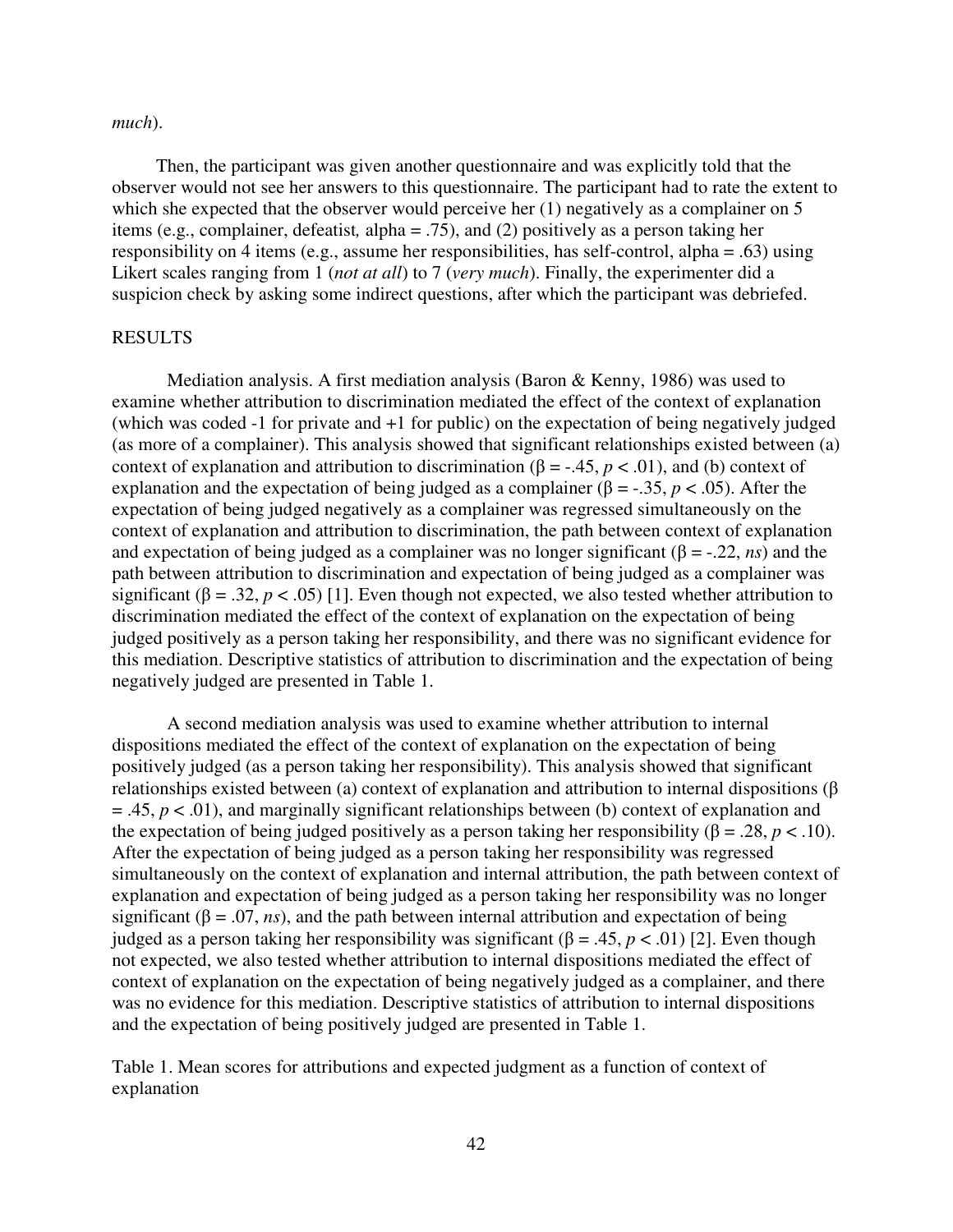|                     |                           | Context of explanation |        |                    |        |
|---------------------|---------------------------|------------------------|--------|--------------------|--------|
|                     |                           | Public $(n = 22)$      |        | Private $(n = 24)$ |        |
|                     |                           | M                      | (SD)   | M                  | (SD)   |
| <b>Attributions</b> | Discrimination            | 2.27                   | (1.27) | 3.48               | (1.42) |
|                     | Internal dispositions     | 5.15                   | (1.08) | 4.05               | (1.12) |
| Expected judgment   | Complainer                | 2.38                   | (.84)  | 2.98               | (.76)  |
|                     | Taking her responsibility | 4.18                   | (.83)  | 3.76               | (60)   |

*Note.* The ratings corresponding to attributions and expected judgments could range from 1 (*not at all*) to 7 (*very much*) with higher numbers reflecting higher ratings.  $M =$  Mean and  $SD =$ Standard deviations.

#### DISCUSSION

The present study examined whether female victims of a negative sexist evaluation expected to be negatively judged by a female observer when they reported to be a victim of discrimination. As expected, female victims of sexism recognized more discrimination in a private context of explanation, and expected a negative judgment from a female observer once they learned that their answer was in fact public. Thus, when attribution was made in private, attribution to discrimination mediated the impact of this context of explanation on the expectation of being judged negatively as a complainer. Female victims of sexism seem to feel that claiming discrimination is perceived as an excessive reaction from someone who is never satisfied with her fate. When female victims of sexism explained their negative outcome publicly, they preferred explaining their negative outcome by internal dispositions. This attribution led them to expect a positive judgment from the female observer. Thus, in this public context of explanation, attribution to their internal dispositions mediated the impact of this context on the expectation of being judged positively as a person taking her responsibility. In other words, women seem to be aware of the risk of being derogated in a public context, and they adjust their explanation for their negative outcome to avoid this rejection.

The present study goes further than previous research examining social costs related to discrimination claims (Shelton & Stewart, 2004), which showed that women were less likely to confront male perpetrators in high social cost situations. The present findings showed that women expect social costs even from women who are not the perpetrators of the sexist act. However, in order to bring about social change and to improve women's status, victims must denounce discrimination (Cameron, 2002; Crosby, 1993). The present findings showed that women believe that they risk negative judgment from a peer after claiming to be a victim of sexism, while social acceptance and the positive evaluation of ingroup members are particularly important for people (Correll & Park, 2005; Mendes, Major, McCoy, & Blascovic, 2008). Moreover, social support from ingroup members may be beneficial for the well-being and selfperceptions of stigmatized individuals (Frable, Platt, & Hoey, 1998). Therefore, future research should explore which factors or contexts are likely to facilitate discrimination claims within women's groups by increasing the social support from a peer.

### REFERENCES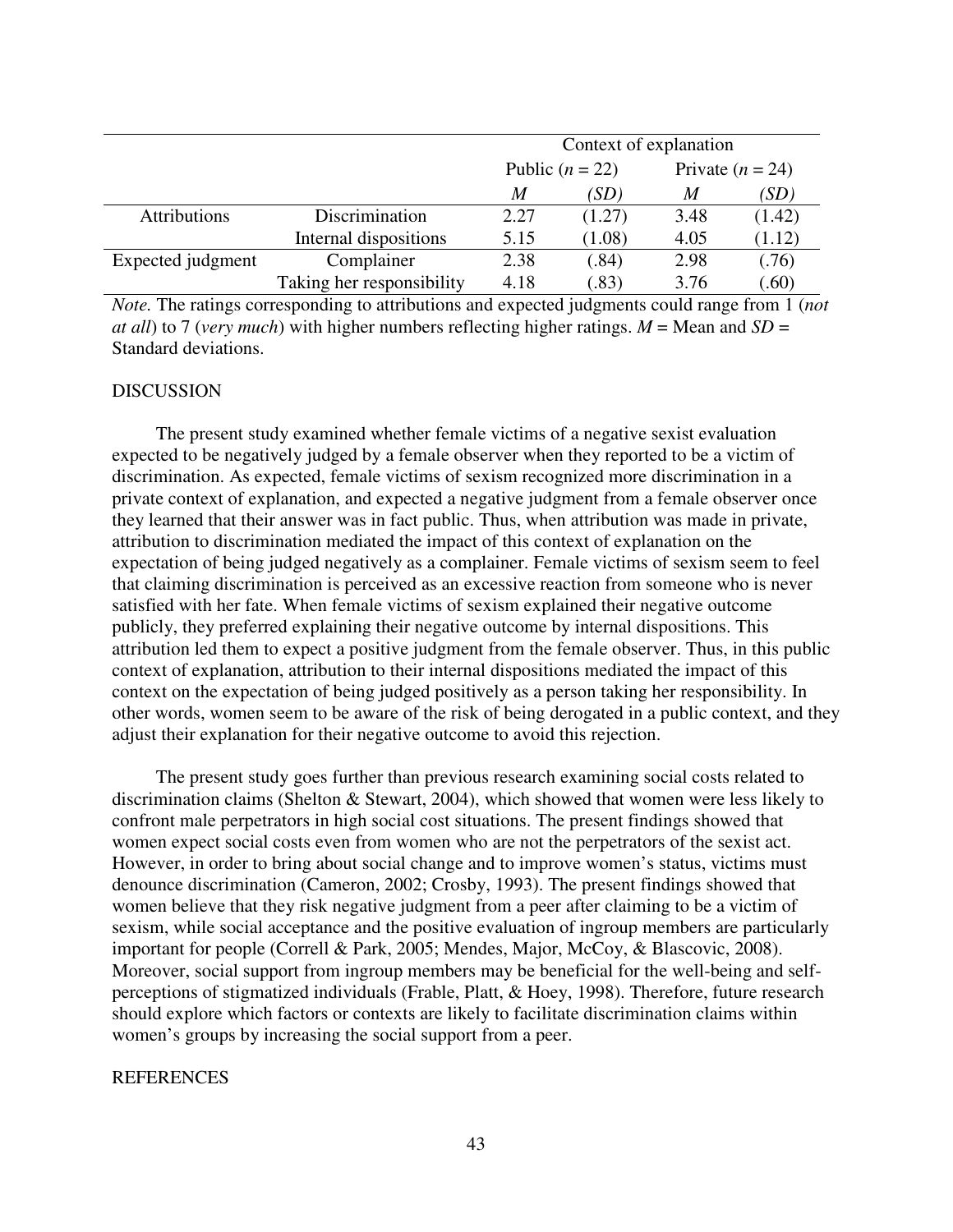Ayres, M. M., Friedman, C. K., & Leaper, C. (2009). Individual and situational factors related to young women's likelihood of confronting sexism in their everyday lives. *Sex Roles*, 61, 449-460. doi:10.1007/s11199-009-9635-3

Baron, R. M., & Kenny, D. A. (1986). The moderator–mediator variable distinction in social psychological research: Conceptual, strategic, and statistical considerations. *Journal of Personality and Social Psychology*, *51*, 1173-1182. doi:10.1037/0022-3514.51.6.1173

Cameron, J. E. (2002). Social identity, modern sexism, and perceptions of personal and group discrimination by women and men. *Sex Roles, 45*, 743-766. doi:10.1023/A:1015636318953

Chaudoir, S. R., & Quinn, D. M. (2010). Bystander sexism in the intergroup context: The impact of cat-calls on women's reactions towards men. *Sex Roles*, *62*, 623-634. doi:10.1007/s11199- 009-9735-0

Correll, J., & Park, B. (2005). A model of the ingroup as a social resource. *Personality and Social Psychology Review*, *9*, 341-359. doi:10.1207/s15327957pspr0904\_4

Crosby, F. J. (1993). Why complain? *Journal of Social Issues*, *49*(1), 169-184. doi: 10.1111/j.1540-4560.1993.tb00916.x

Czopp, A. M., & Monteith, M. J. (2003). Confronting prejudice (literally): Reactions to confrontations of racial and gender bias. *Personality and Social Psychology Bulletin*, *29*, 532- 544. doi:10.1177/0146167202250923

Elkins, T. J., Phillips, J. S., & Konopaske, R. (2002). Gender-related biases in evaluations of sex discrimination allegations: Is perceived threat the key? *Journal of Applied Psychology*, *87*, 280- 292. doi:10.1037/0021-9010.87.2.280

Elkins, T. J., Phillips, J. S., Konopaske, R., & Townsend, J. (2001). Evaluating gender discrimination claims: Is there a gender similarity bias? *Sex Roles*, *44*, 1-15. doi:10.1023/A:1011059131505

Frable, D. S., Platt, L., & Hoey, S. (1998). Concealable stigmas and positive self-perceptions: Feeling better around similar others. *Journal of Personality And Social Psychology*, *74*, 909-922. doi:10.1037/0022-3514.74.4.909

Garcia, D. M., Reser-Horstman, A. H., Amo, R. B., Redersdorff, S., & Branscombe, N. R. (2005). Perceivers' responses to in-group and out-group members who blame a negative outcome on discrimination. *Personality and Social Psychology Bulletin, 31*, 769-780. doi:10.1177/0146167204271584

Gutek, B. A., Cohen, A., & Tsui, A. (1996). Reactions to perceived sex discrimination. *Human Relations*, *49*, 791-813. doi:10.1177/001872679604900604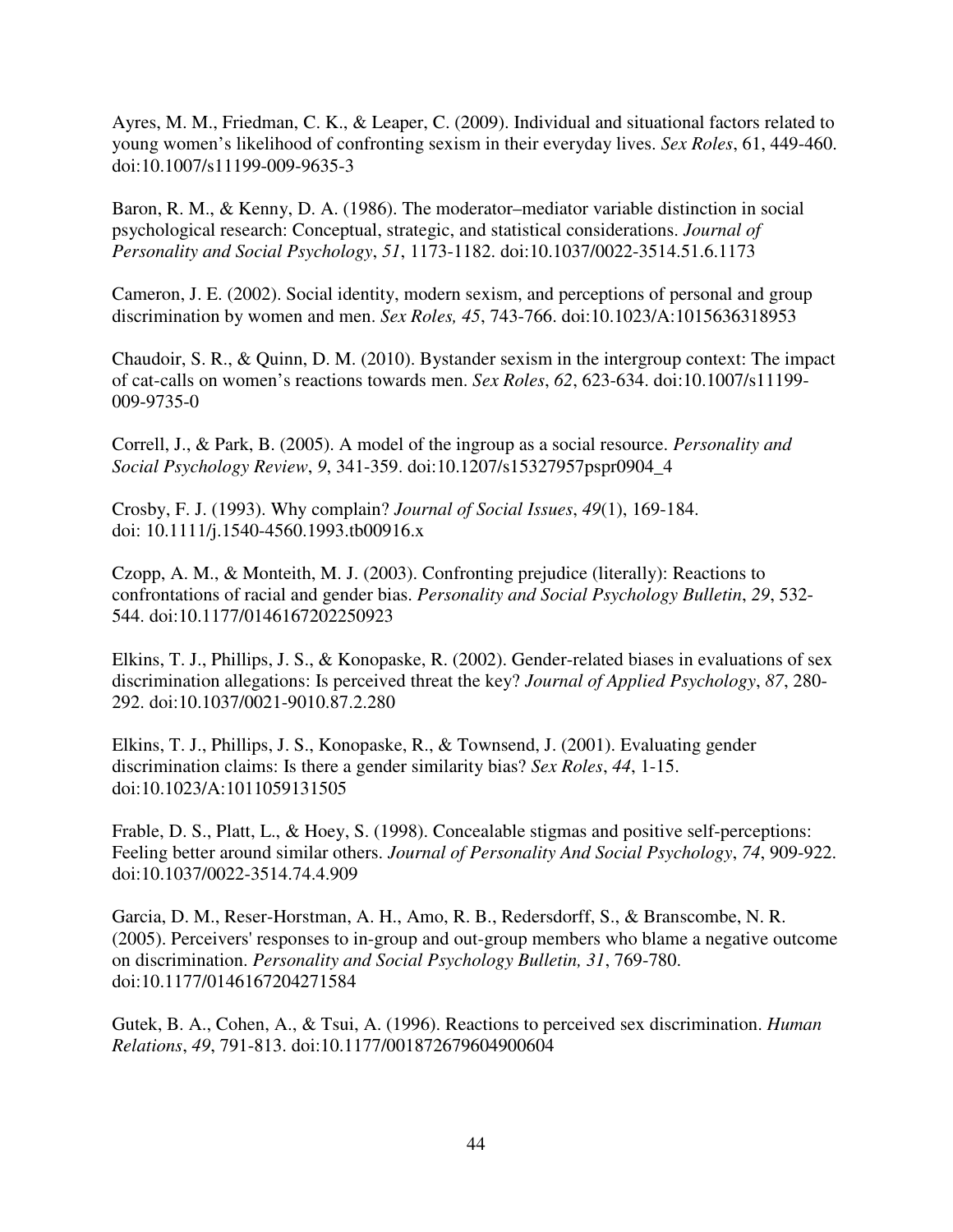Hyers, L.L. (2007). Resisting prejudice every day: Exploring women's assertive responses to anti-Black racism, anti-Semitism, heterosexism, and sexism. *Sex Roles, 56*, 1-12. doi:10.1007/s11199-006-9142-8

Kaiser, C. R., Dyrenforth, P. S., & Hagiwara, N. (2006). Why are Attributions to Discrimination Interpersonally Costly? A Test of System- and Group-Justifying Motivations. *Personality and Social Psychology Bulletin*, *32*, 1523-1536. doi:10.1177/0146167206291475

Kaiser, C. R., & Miller, C. T. (2003). Derogating the victim: The interpersonal consequences of blaming events on discrimination. *Group Processes & Intergroup Relations, 6*, 227-237. doi:10.1177/13684302030063001

Lott, B., Asquith, K., & Doyon, T. (2001). Relation of ethnicity and age to women's responses to personal experiences of sexist discrimination in the United States. *Journal of Social Psychology, 141(3),* 309-322.

Marin, A. J., & Guadagno, R. E. (1999). Perceptions of sexual harassment victims as a function of labeling and reporting. *Sex Roles*, *41*, 921-940. doi:10.1023/A:1018888614601

Mendes, W., Major, B., McCoy, S., & Blascovich, J. (2008). How attributional ambiguity shapes physiological and emotional responses to social rejection and acceptance. *Journal of Personality and Social Psychology*, *94*, 278-291. doi:10.1037/0022-3514.94.2.278

Preacher, K. J., & Hayes, A. F. (2008). Asymptotic and resampling strategies for assessing and comparing indirect effects in multiple mediator models. *Behavior Research Methods*, *40*(3), 879- 891. doi:10.3758/BRM.40.3.879

Ryan, M. K., Haslam, S., & Postmes, T. (2007). Reactions to the glass cliff: Gender differences in the explanations for the precariousness of women's leadership positions. *Journal of Organizational Change Management*, *20*, 182-197. doi:10.1108/09534810 710724748

Sechrist, G. B., Swim, J. K., & Stangor, C. (2004). When do the stigmatized make attributions to discrimination occurring to the self and others? The roles of self-presentation and need for control. *Journal of Personality and Social Psychology, 87*, 111-122. doi:10.1037/0022- 3514.87.1.111

Shelton, J. N., & Stewart, R. E. (2004). Confronting perpetrators of prejudice: The inhibitory effects of social costs. *Psychology of Women Quarterly, 28*, 215-223. doi:10.1111/j.1471- 6402.2004.00138.x

Sobel, M. E. (1982). Asymptotic confidence intervals for indirect effects in structural equation models. In S. Leinhardt (Ed.), *Sociological Methodology 1982* (pp. 290-312). Washington DC: American Sociological Association.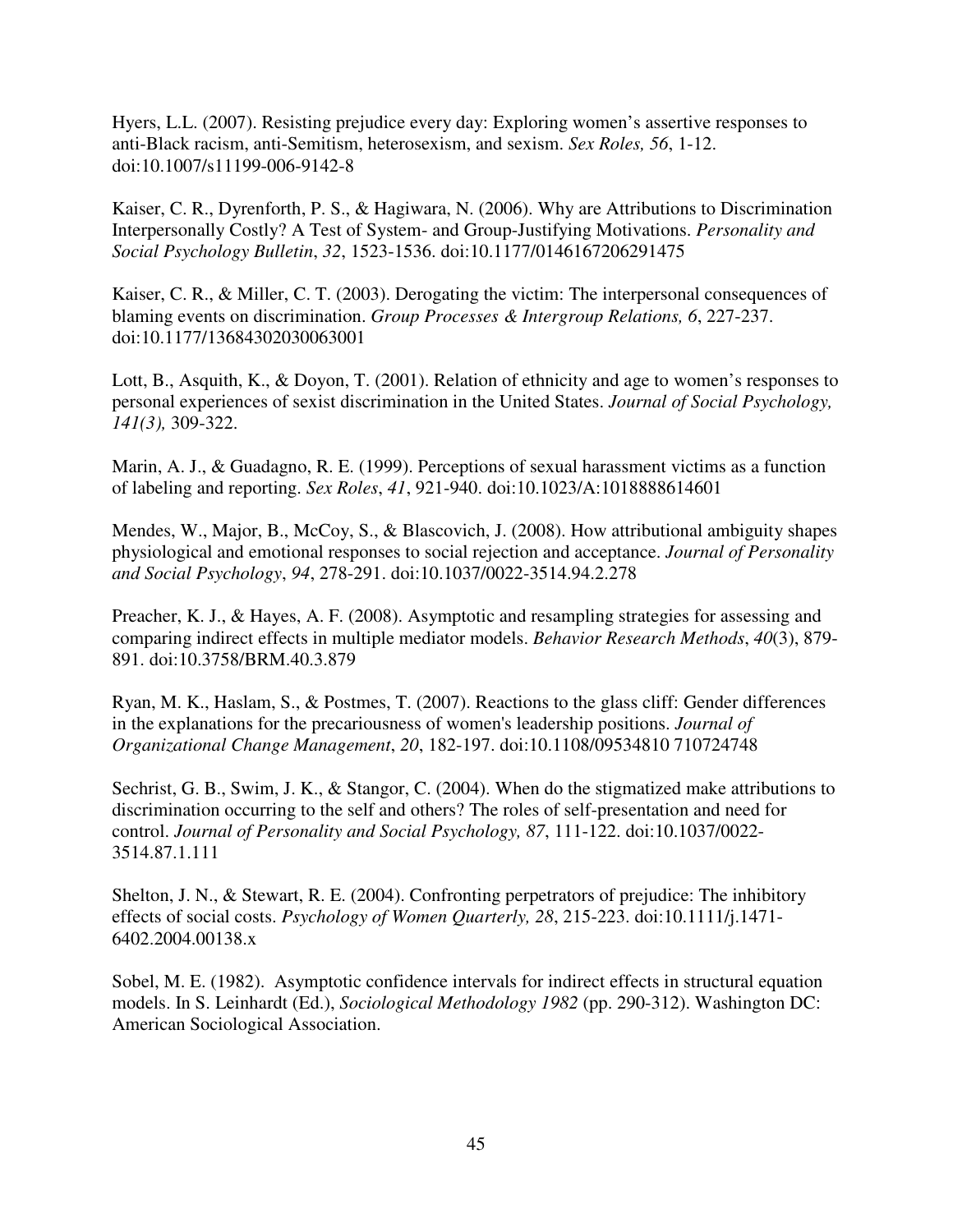Stangor, C., Swim, J. K., Van Allen, K. L., & Sechrist, G. B. (2002). Reporting discrimination in public and private contexts. *Journal of Personality and Social Psychology, 82*, 69-74. doi:10.1037/0022-3514.82.1.69

Swim, J.K., Eyssell, K.M., Quinlivan Murdoch, E., & Ferguson, M. (2010). Self-silencing to sexism. *Journal of Social Issues, 66(3),* 493-507.

Swim, J. K., & Hyers, L. L. (1999). Excuse me -- What did you say?!: Women's public and private responses to sexist remarks. *Journal of Experimental Social Psychology, 35*, 68-88. doi:10.1006/jesp.1998.1370

## APPENDIX 1

Correlational matrix concerning the first meditational analysis

|                   | Context of  | Attribution to | Negative judgment |  |  |
|-------------------|-------------|----------------|-------------------|--|--|
|                   | explanation | discrimination |                   |  |  |
| Context of        |             | $-.42$         | $-.35$            |  |  |
| explanation       |             |                |                   |  |  |
|                   |             | p < .004       | p < .018          |  |  |
| Attribution to    |             |                | .41               |  |  |
| discrimination    |             |                |                   |  |  |
|                   |             |                | p < .004          |  |  |
| Negative judgment |             |                |                   |  |  |
|                   |             |                |                   |  |  |

## APPENDIX 2

Correlational matrix concerning the second meditational analysis

|                         | Context of  | Attribution to internal | Positive judgment |  |
|-------------------------|-------------|-------------------------|-------------------|--|
|                         | explanation | dispositions            |                   |  |
| Context of              |             | $-.45$                  | $-.28$            |  |
| explanation             |             |                         |                   |  |
|                         |             | p < .002                | p < .06           |  |
| Attribution to internal |             |                         | .48               |  |
| dispositions            |             |                         |                   |  |
|                         |             |                         | p < .001          |  |
| Positive judgment       |             |                         |                   |  |
|                         |             |                         |                   |  |

## ENDNOTES

1. We made additional analysis to confirm the indirect effect of context of explanation (via attribution to discrimination) on the expectation of being judged as a complainer. A bootstrap analysis showed that the 95% percentile confidence interval for the size of the indirect effect did not include zero [-0.28 , -0.01]. This confirmed a significant indirect effect (Preacher & Hayes,